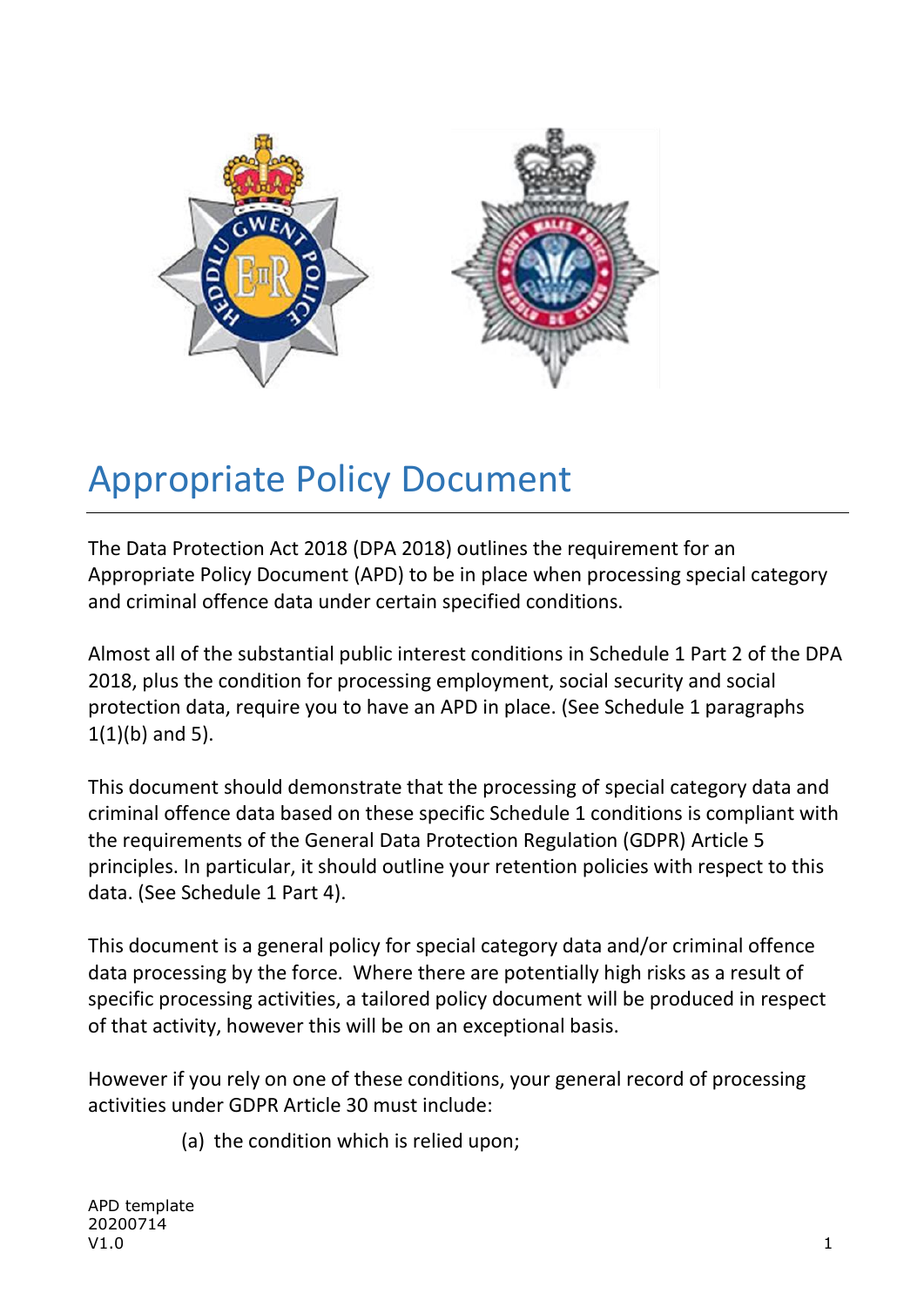- (b) how the processing satisfies Article 6 of the GDPR (lawfulness of processing); and
- (c) whether the personal data is retained and erased in accordance with the retention policies outlined in this APD, and if not, the reasons why these policies have not been followed.

You must keep the APD under review and will need to retain it until six months after the date you stop the relevant processing.

### Description of data processed

Give a brief description of each category of special category data/criminal offence data processed.

- Employment details;
- Financial details;
- Racial or ethnic origin;
- Political opinions;
- Religious or other beliefs of a similar nature;
- Physical or mental health condition;
- Sexual life;
- Offences and alleged offences;
- Criminal proceedings, outcomes and sentences;
- Cautions, reprimands and warnings;
- Physical identifiers, including DNA, fingerprints, and other genetic samples;
- Photograph, Sound and visual images;
- Criminal Intelligence;
- Information relating to safety;
- Incidents, and Accident details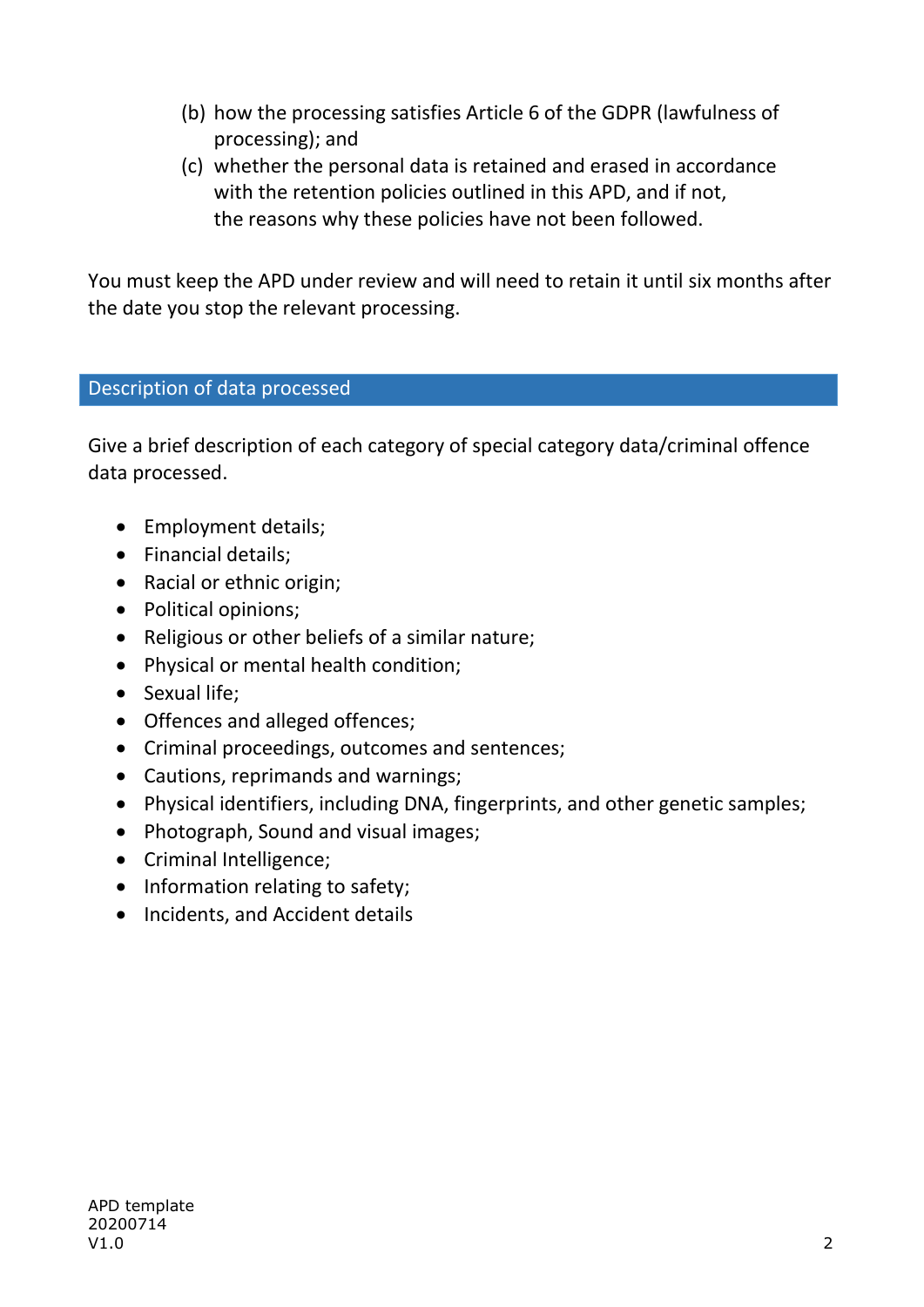#### Schedule 1 condition for processing

Give the name and paragraph number of your relevant Schedule 1 condition(s) for processing. Alternatively, you may wish to provide a link to your privacy policy, your record of processing or any other relevant documentation:

- [Privacy Notice | South Wales Police \(south-wales.police.uk\)](https://www.south-wales.police.uk/hyg/southwales/privacy-notice/)
- [Privacy Notice | Gwent Police](https://www.gwent.police.uk/hyg/fpngwent/privacy-notice/)
- The schedule 1 condition will depend on the specific circumstances.

#### Procedures for ensuring compliance with the principles

You need to explain, in brief and with reference to the conditions relied upon, how your procedures ensure your compliance with the principles below.

This helps you meet your accountability obligations. You have a responsibility to demonstrate that your policies and procedures ensure your compliance with the wider requirements of the GDPR and in particular the principles. The sensitivity of SC and CO data means the technical and organisational measures you have in place to protect such data are crucially important.

The questions listed in each box are intended to help you describe how you satisfy each principle generally, and are based on the checklist for each principle provided in the [Guide to the GDPR.](https://ico.org.uk/for-organisations/guide-to-data-protection/guide-to-the-general-data-protection-regulation-gdpr/) They are not exhaustive and are only intended to act as a guideline.

In explaining your compliance with the principles you should consider the specifics of your processing with respect to the special category and criminal offence data you have identified above.

There is also no requirement to reproduce information which is recorded elsewhere – **questions may be answered with a link or reference to other documentation, to your policies and procedures, Data Protection Impact Assessments (DPIAs) or to your privacy notices.**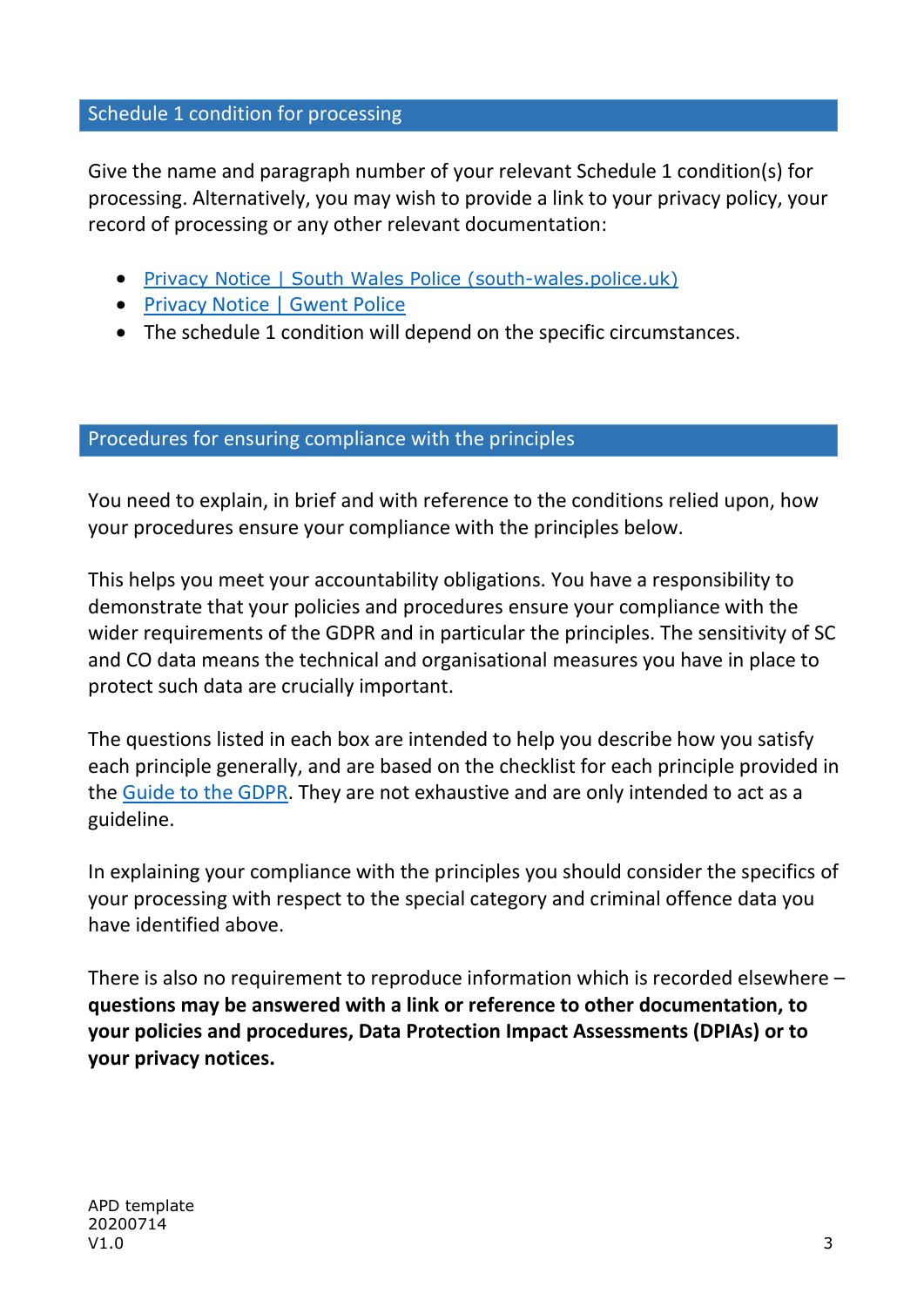| <b>Accountability principle</b> |                                                                                                                                                                                                                                                                                                                                  |  |
|---------------------------------|----------------------------------------------------------------------------------------------------------------------------------------------------------------------------------------------------------------------------------------------------------------------------------------------------------------------------------|--|
| i.                              | Do we maintain appropriate documentation of our processing activities?<br>Yes - there is a records of processing, DPIAs, contracts, audits, security<br>testing etc.                                                                                                                                                             |  |
| ii.                             | Do we have appropriate data protection policies?<br>Yes there is an overarching data protection policy which is supported by                                                                                                                                                                                                     |  |
|                                 | guidance and process documents.                                                                                                                                                                                                                                                                                                  |  |
| iii.                            | Do we carry out data protection impact assessments (DPIA) for uses of<br>personal data that are likely to result in high risk to individuals' interests?<br>Yes – DPIA screening questions will be completed as best practice and DPIAs<br>are embedded into processes with guidance to identify when they will be<br>mandatory. |  |
|                                 | Principle (a): lawfulness, fairness and transparency                                                                                                                                                                                                                                                                             |  |
| i.                              | Have we identified an appropriate lawful basis for processing and a further<br>Schedule 1 condition for processing special category/criminal offence data?<br>Yes – this will depend on the specific circumstances.                                                                                                              |  |
|                                 | <b>Privacy Notice   South Wales Police (south-wales.police.uk)</b>                                                                                                                                                                                                                                                               |  |
|                                 | <b>Privacy Notice   Gwent Police</b>                                                                                                                                                                                                                                                                                             |  |
| ii.                             | Do we make appropriate privacy information available with respect to the<br>special category/criminal offence data?                                                                                                                                                                                                              |  |
|                                 | Yes – this information is provided in the privacy notice and also additional<br>information is provided at the time that the information is collected where<br>appropriate or necessary.                                                                                                                                         |  |
| iii.                            | Are we open and honest when we collect the special category/criminal<br>offence data and do we ensure we do not deceive or mislead people about<br>its use?                                                                                                                                                                      |  |
|                                 | Yes – this is in accordance with the data protection requirements of                                                                                                                                                                                                                                                             |  |
|                                 | transparency and the Police Code of Ethics.                                                                                                                                                                                                                                                                                      |  |
|                                 |                                                                                                                                                                                                                                                                                                                                  |  |
|                                 | <b>Principle (b): purpose limitation</b>                                                                                                                                                                                                                                                                                         |  |
| i.                              | Have we clearly identified our purpose(s) for processing the special<br>category/criminal offence data?                                                                                                                                                                                                                          |  |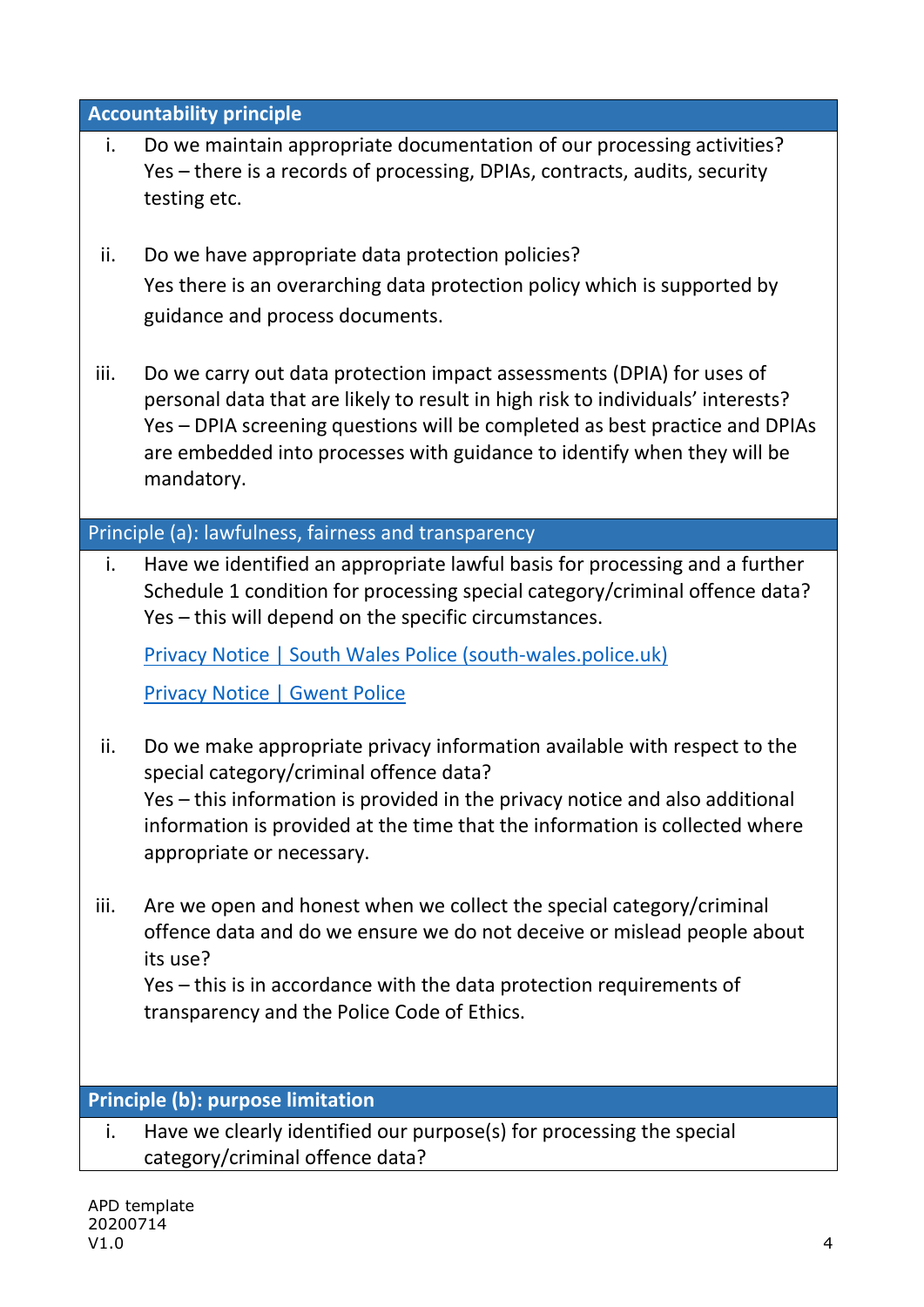|      | The need and purpose for this data is identified on a case by case basis                                                                                                                                                                                                                                                                                                             |
|------|--------------------------------------------------------------------------------------------------------------------------------------------------------------------------------------------------------------------------------------------------------------------------------------------------------------------------------------------------------------------------------------|
| ii.  | Have we included appropriate details of these purposes in our privacy<br>information for individuals?<br>Details are provided:                                                                                                                                                                                                                                                       |
|      | <b>Privacy Notice   South Wales Police (south-wales.police.uk)</b>                                                                                                                                                                                                                                                                                                                   |
|      | <b>Privacy Notice   Gwent Police</b>                                                                                                                                                                                                                                                                                                                                                 |
| iii. | If we plan to use personal data for a new purpose (other than a legal<br>obligation or function set out in law), do we check that this is compatible<br>with our original purpose or get specific consent for the new purpose?<br>A compatibility test is conducted or additional fair processing information is<br>provided. Where consent is used fresh consent will be collected. |
|      | Principle (c): data minimisation                                                                                                                                                                                                                                                                                                                                                     |
| i.   | Are we satisfied that we only collect special category/criminal offence<br>personal data we actually need for our specified purposes?<br>Yes.                                                                                                                                                                                                                                        |
| ii.  | Are we satisfied that we have sufficient special category/criminal offence<br>data to properly fulfil those purposes?<br>Yes.                                                                                                                                                                                                                                                        |
| iii. | Do we periodically review this particular special category/criminal offence<br>data, and delete anything we don't need?<br>Yes - all data is subject to retention timelines and reviews.                                                                                                                                                                                             |
|      | <b>Principle (d): accuracy</b>                                                                                                                                                                                                                                                                                                                                                       |
| i.   | Do we have appropriate processes in place to check the accuracy of the<br>special category/criminal offence data we collect, and do we record the<br>source of that data?<br>Yes, where possible – although in some circumstances there is a legal<br>obligation on the individual to provide accurate and correct information                                                       |
| ii.  | Do we have a process in place to identify when we need to keep the special<br>category/criminal offence data updated to properly fulfil our purpose, and do                                                                                                                                                                                                                          |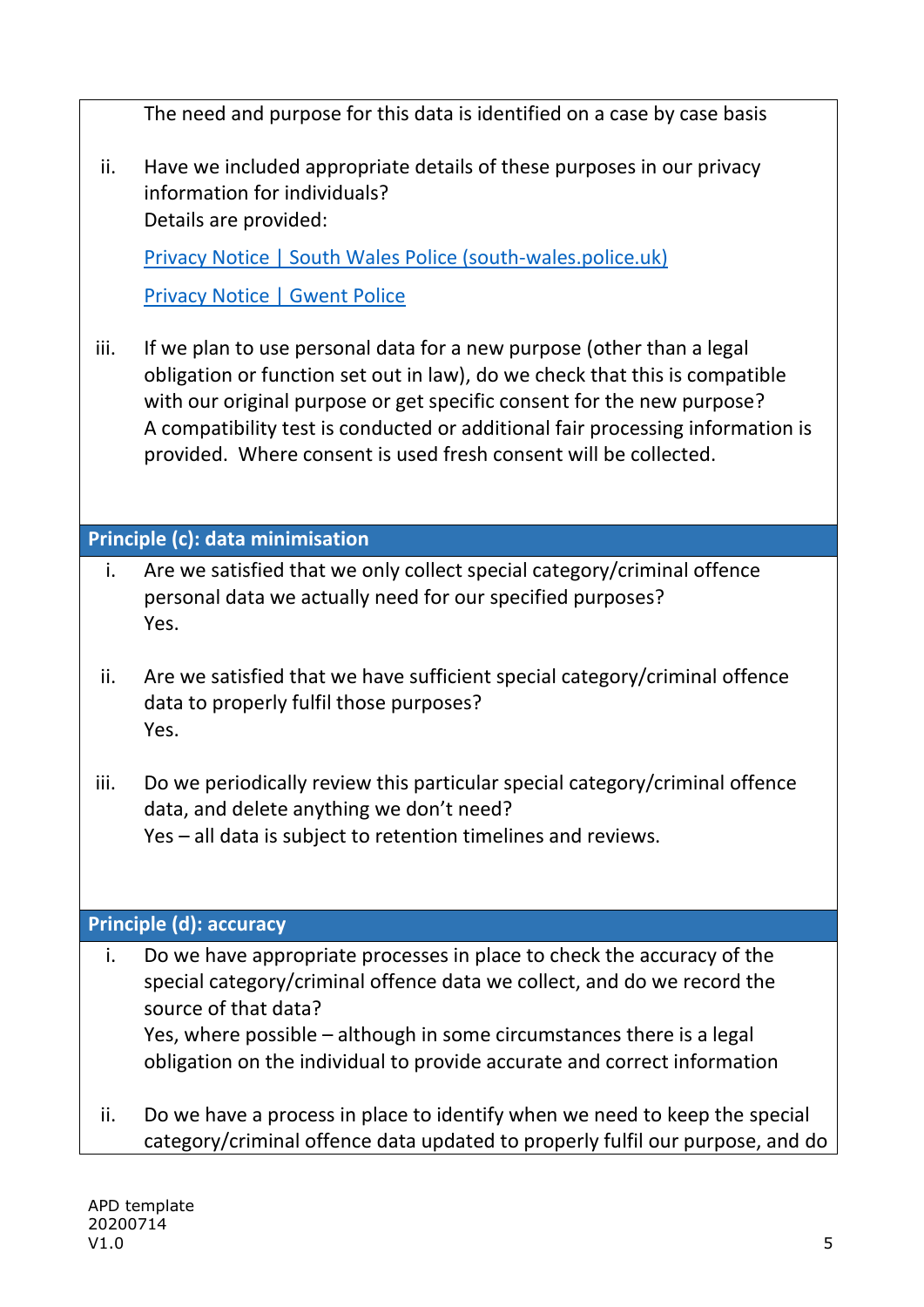| we update it as necessary? |
|----------------------------|
| Yes.                       |
|                            |

iii. Do we have a policy or set of procedures which outline how we keep records of mistakes and opinions, how we deal with challenges to the accuracy of data and how we ensure compliance with the individual's right to rectification?

Yes there is an overarching data protection policy with supporting guidance on individual rights.

## **Principle (e): storage limitation**

- i. Do we carefully consider how long we keep the special category/criminal offence data and can we justify this amount of time? All data is subject to retention schedules/
- ii. Do we regularly review our information and erase or anonymise this special category/criminal offence data when we no longer need it? Yes – reviews are implemented within retention schedules.
- iii. Have we clearly identified any special category/criminal offence data that we need to keep for public interest archiving, scientific or historical research, or statistical purposes?

Yes – although this data is anonymised or pseudonymised where possible.

# **Principle (f): integrity and confidentiality (security)**

- i. Have we analysed the risks presented by our processing and used this to assess the appropriate level of security we need for this data? Yes – data is assessed in a number of ways, DPIA, risk assessment, information risk assessment and information asset management, Data Protection compliance and is also subject to the Government Data Classification Scheme.
- ii. Do we have an information security policy (or equivalent) regarding this special category/criminal offence data and do we take steps to make sure the policy is implemented? Is it regularly reviewed? Sensitive data processed for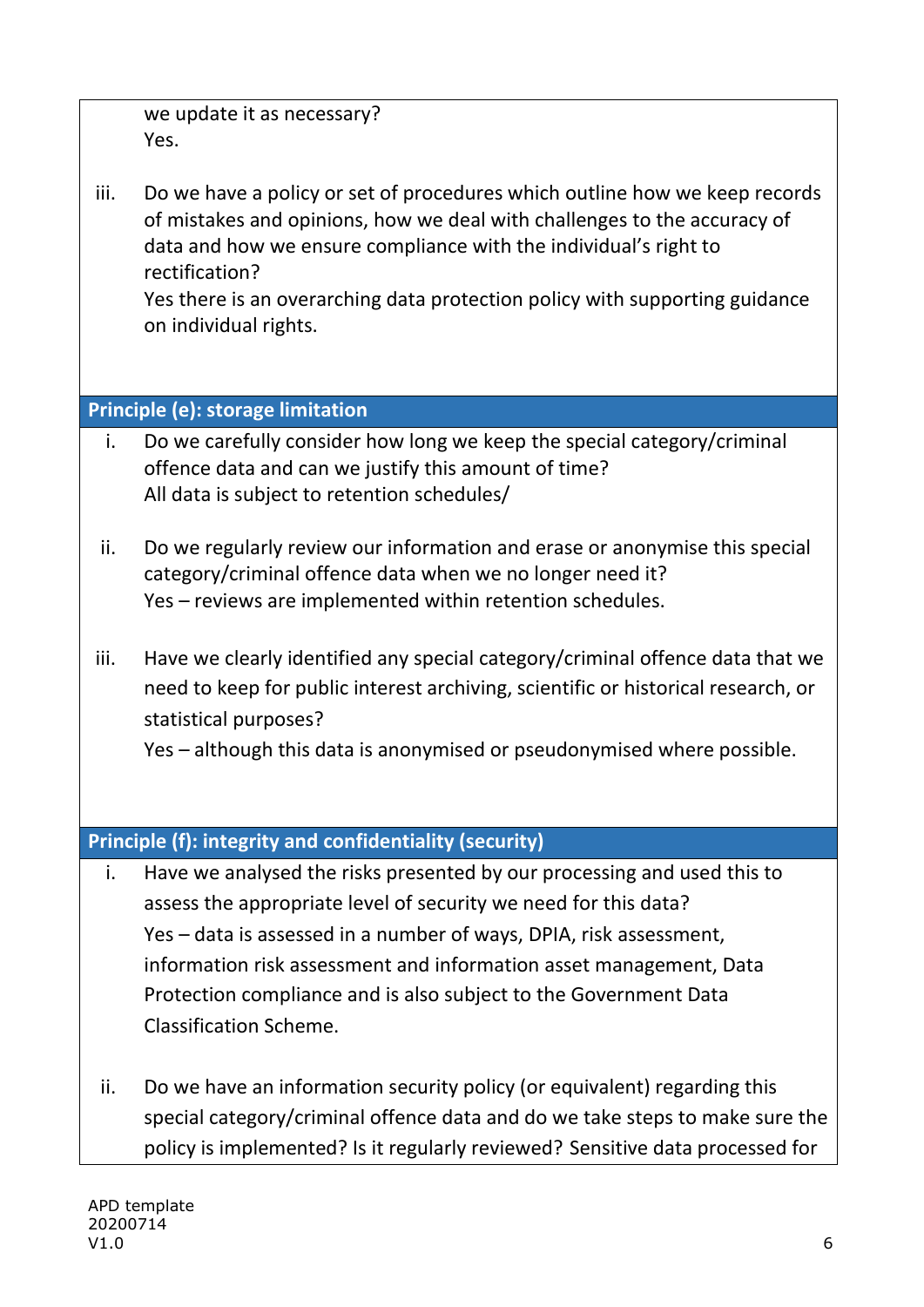law enforcement purposes is subject to regulatory and statutory requirements in terms of retention. There is an information security policy which addresses access controls and technical security measures and an overarching data protection policy which sets out the processing requirements for data.

- iii. Have we put other technical measures or controls in place because of the circumstances and the type of sensitive data we are processing?
- iv. The information is kept on secure police systems. Users are vetted and access management is provided on a need-to-know basis. Training is provided annually to all staff and there is a dedicated Information Management Team which provides specific and general advice to the force on data handling matters. DPIAs are embedded into processes to ensure that appropriate measures are taken in respect of different types of data.

#### Retention and erasure policies

You need to explain your retention and erasure policies with respect to each category of special category/criminal offence data (this could include a link to your retention policy if you have one). You need to explicitly indicate how long you are likely to retain each specific category of special category/criminal offence data.

Non-operational data containing personal information is retained in accordance with the force retention policy.